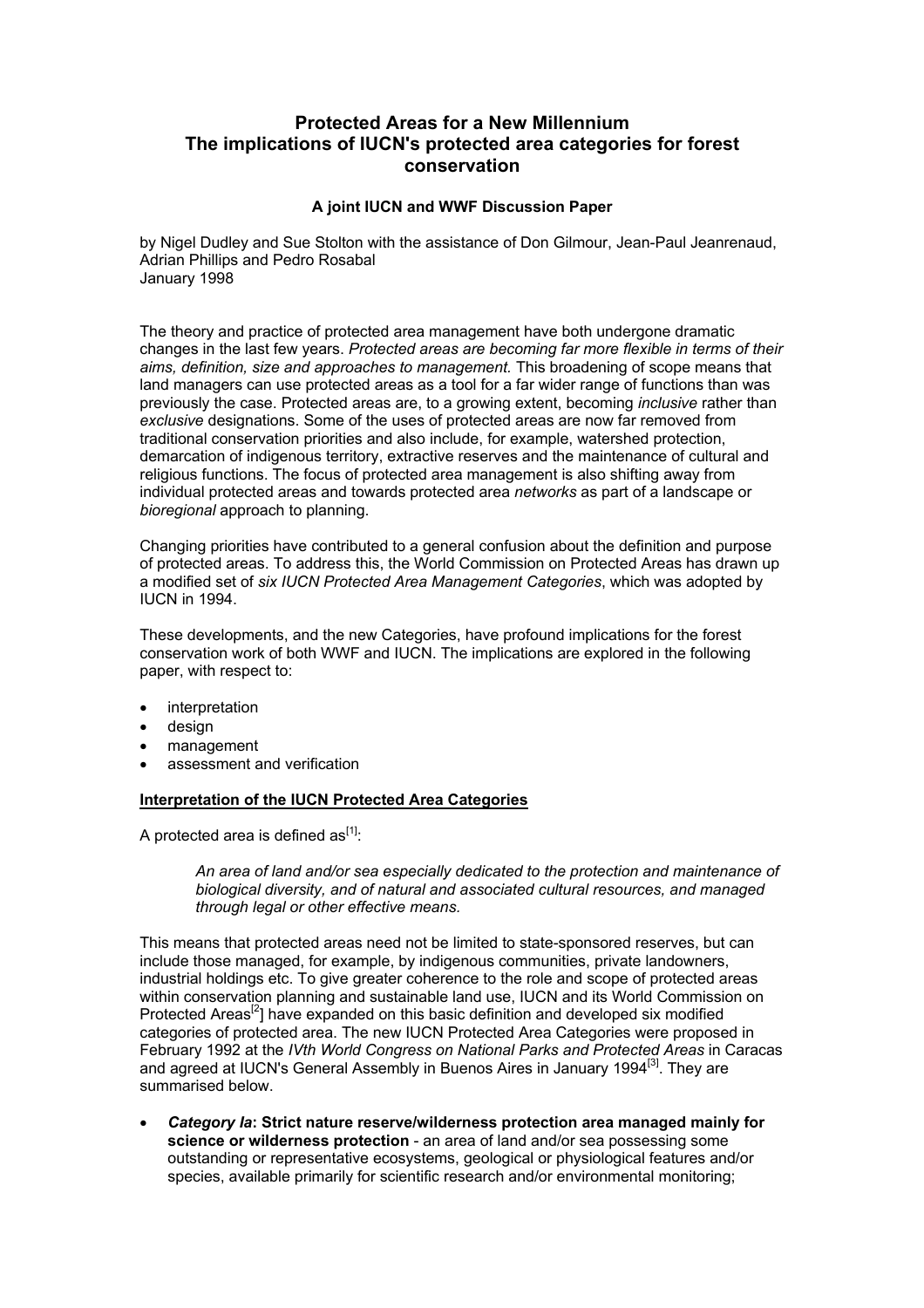- *Category Ib***: Wilderness area: protected area managed mainly for wilderness protection** - large area of unmodified or slightly modified land and/or sea, retaining its natural characteristics and influence, without permanent or significant habitation, which is protected and managed to preserve its natural condition.
- *Category II***: National park: protected area managed mainly for ecosystem protection and recreation -** natural area of land and/or sea designated to (a) protect the ecological integrity of one or more ecosystems for present and future generations, (b) exclude exploitation or occupation inimical to the purposes of designation of the area and (c) provide a foundation for spiritual, scientific, educational, recreational and visitor opportunities, all of which must be environmentally and culturally compatible.
- *Category III***: Natural monument: protected area managed mainly for conservation of specific natural features** - area containing specific natural or natural/cultural feature(s) of outstanding or unique value because of their inherent rarity, representativeness or aesthetic qualities or cultural significance.
- *Category IV***: Habitat/Species Management Area: protected area managed mainly for conservation through management intervention** - area of land and/or sea subject to active intervention for management purposes so as to ensure the maintenance of habitats to meet the requirements of specific species;
- *Category V***: Protected Landscape/Seascape: protected area managed mainly for landscape/seascape conservation or recreation** - area of land, with coast or sea as appropriate, where the interaction of people and nature over time has produced an area of distinct character with significant aesthetic, ecological and/or cultural value, and often with high biological diversity. Safeguarding the integrity of this traditional interaction is vital to the protection, maintenance and evolution of such an area.
- *Category VI***: Managed Resource Protected Area: protected area managed mainly for the sustainable use of natural resources** - area containing predominantly unmodified natural systems, managed to ensure long-term protection and maintenance of biological diversity, while also providing a sustainable flow of natural products and services to meet community needs.

The role of protected areas has become as much about the protection of processes - such as supply of water, prevention of erosion and maintenance of human lifestyles - as about the protection of species. This has important implications for the land area needed within a protected areas system. The full use of these six categories allows a more inclusive and flexible approach to designing protected areas systems at the national level. Categories I-III covers a variety of "traditional" designations of protected area. Category IV recognises the need to set aside areas for restoration in many parts of the world, and the active management that this will entail. Categories V and VI recognise that maintenance of biodiversity is not always the primary reason for protection and that cultural values, environmental management, sustainable land use and recreational needs all help determine the choices made regarding a country's protected area network. *Protected areas can in theory now cover land used for almost everything except industrial-scale activity such as intensive farming and forestry, large-scale mining or large settlements.* 

A wider definition of protected areas has a number of advantages. Protected areas may be seen as less threatening because protection does not necessarily mean a complete block on human activity. They are likely to lead to new management options in a wide range of situations, and open up the possibility of innovative partnerships between conservationists and other interest groups, such as indigenous peoples<sup>[4]</sup>, the tourism industry<sup>[5]</sup> and smallscale agriculture<sup>[6]</sup>.

However, the wider definitions also raise two important questions:

will protected area targets have to be revised?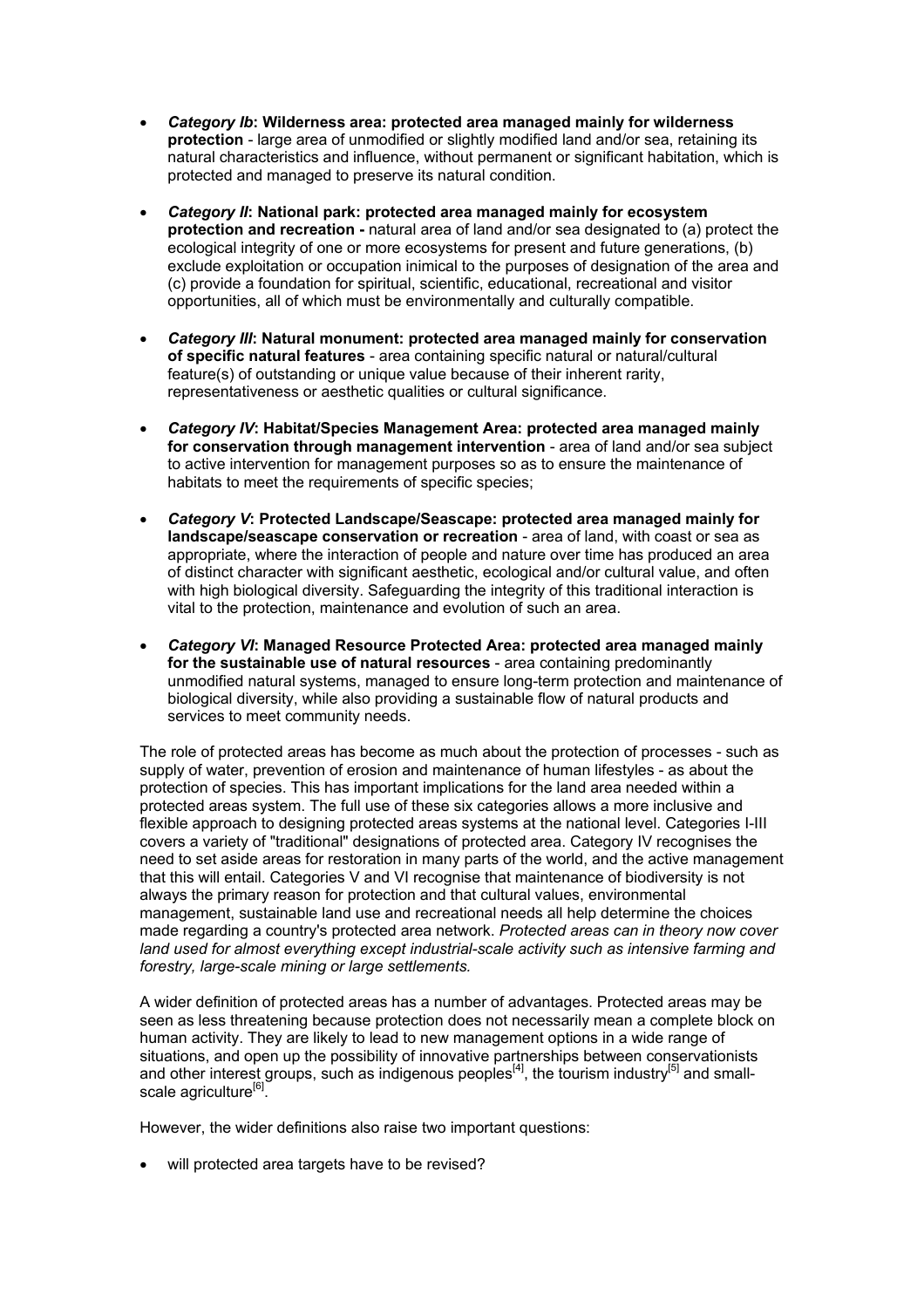• do the revised IUCN Protected Area Categories undermine the concept of protected area targets?

It should be noted that protected areas are only one way of protecting biodiversity. Other options, including protection of biodiversity in commercially-managed areas, should also be part of any overall biodiversity strategy.

### **Protected area targets**

IUCN and WWF have both set a target for forest protected areas in their joint Forests for Life strategy<sup>[7]</sup>:

This target builds on a more general target for 10 per cent protection for every biome, agreed at the Caracas Congress in  $1992^{[8]}$ . Putting a figure on protection has already created some problems. For example, several countries are using the wider definition of protected areas to suggest that they have reached the WWF/IUCN target in situations where forest biodiversity is clearly still at risk. More generally, *one result of widening the definition of protected areas is that an increasing proportion of existing forest will qualify for inclusion within a given protected areas network, without necessarily strengthening the protection which these areas receive, or enhancing the conservation of biodiversity*. It might also, inadvertently, strengthen the impression that what happens outside the protected area is of little importance to conservation<sup>[9]</sup>.

Although the total area under protection is important, it may be less significant than other factors including the *ecological representativeness*<sup>[10]</sup> of the forest under protection, social and environmental functions and the existence of endemics or hotspots. Therefore, if taken in isolation, *the 10 per cent target could be a serious underestimate* of the area required to guarantee an ecologically representative protected area network.

### **Biodiversity conservation**

A more fundamental question is the extent to which Categories V and VI provide adequate biodiversity conservation. Further research is needed and the issue raises important practical questions. For example, if all a country's protected areas were in categories V and VI, would this provide sufficient protection for biodiversity - even if the protected areas were managed according to the IUCN criteria?

Common sense, and the examples quoted in IUCNs own literature on the subject<sup>[11]</sup> suggest that although the roles of Category V and VI protected areas may be significant in biodiversity conservation, protection may be less than in the case of some of the other categories. However, the more important question may relate to the *effectiveness* with which protected areas of any category are managed; this issue is returned to below.

The key issue may be less about the precise definitions of IUCN Categories I-VI, and more about the *proportion* of a national protected areas network that falls into each of the categories. When designing a protected areas management system, a balanced network of categories will be needed, to meet a range of ecological and social aspects of forest quality. This will, in many cases, include a minimum area in the stricter protected area categories.

#### **Conclusions and recommendations**

- Every country should have a well-designed and effectively managed system of protected areas.
- In many cases, there is also a need for bioregional and occasionally trans-national approaches to protected areas networks.
- The wider definitions of protected areas, and particularly IUCN Categories V and VI, offer important new opportunities and challenges for conservation, including people-orientated approaches and new partnerships.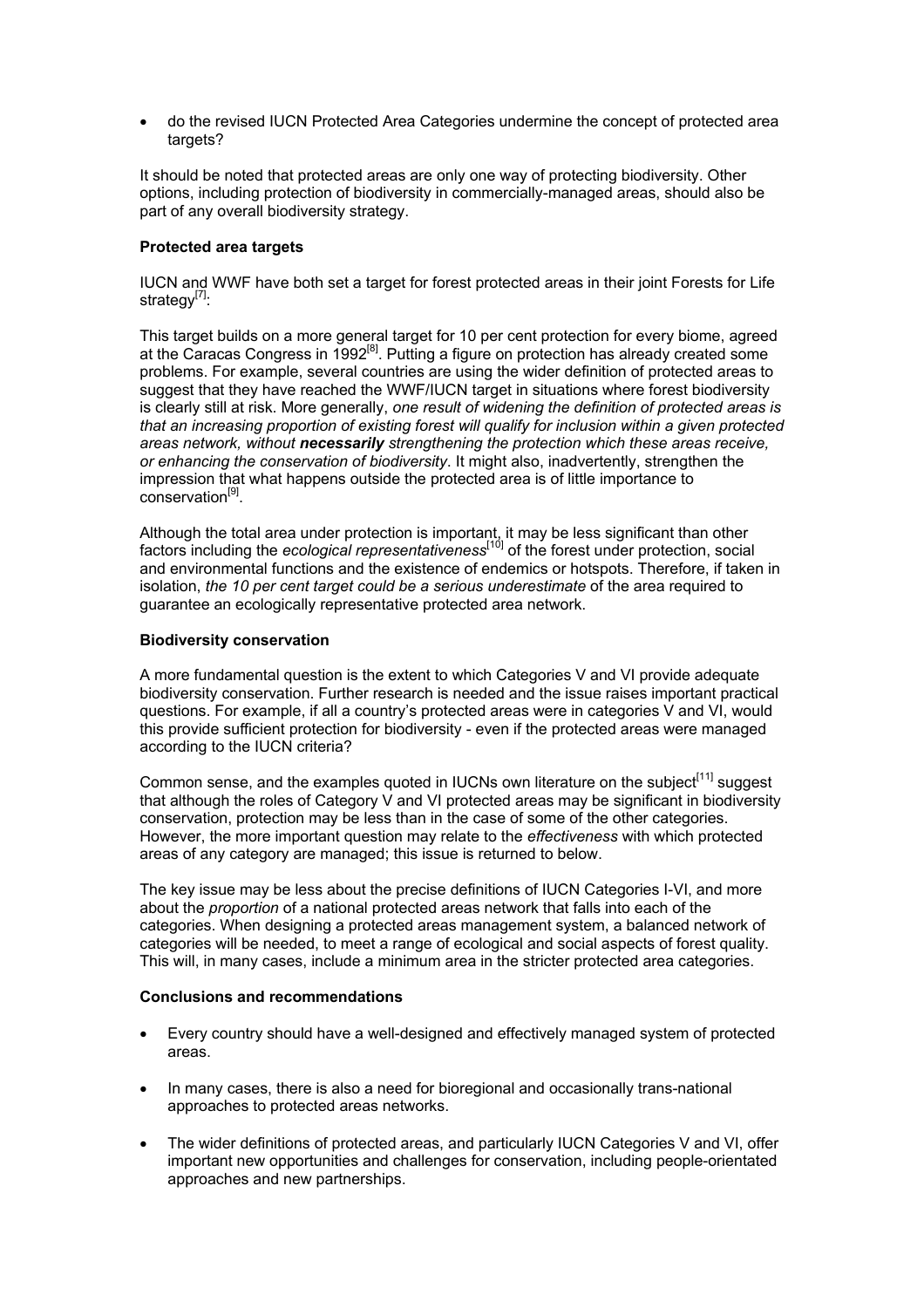- One consequence of extending the categories is that, in many countries, a significantly larger proportion of the forest could eventually be eligible for inclusion in a protected areas category. Therefore, the 10 per cent target is no longer always suitable and can sometimes be counter-productive because it underestimates the area needed to conserve biodiversity.
- The key issue may be to decide the proportion of the network in each category. Precise targets will need to be designed to meet the conservation requirements of individual countries, regions and local communities. The development of targets at the national level will be useful.
- The emphasis of the IUCN and WWF forest protected area target should be on the establishment of well-managed systems of protected areas that include:
	- ecologically representative examples of each forest type<sup>[12]</sup>;
	- recognition of the full range of social and environmental functions performed by protected areas;
	- regional and global hotspots and the habitat of endemic species<sup>[13]</sup>.
- Plans for national protected areas, drawing on these criteria, will require a balanced use of IUCN Categories to meet the range of ecological and social aspects of forest quality.
- New methodologies and tools for selection, management and monitoring of protected areas will also be required, relevant to the wider set of purposes for which such areas are now being designated.
- Partnership approaches between international institutions, governments, industry, local communities, indigenous peoples and NGOs - should be promoted as a means of achieving more effective protected areas management<sup>[14]</sup>.
- Methods such as gap analysis should be used to determine protected area needs on a country-by-country and cross-border basis<sup>[15]</sup>.
- To help governments and NGOs to develop protected area strategies and targets, WWF and IUCN will produce a range of case studies analysing different approaches to protected areas.

Many governments have not fully integrated the new thinking about protected areas into their existing protected area systems. In these cases, the IUCN Categories can be used as a tool to liberate approaches to protected areas. They may in some cases lead to existing protected areas being more realistically categorised, and to the identification of new potential protected areas, particularly when these are associated with cultural needs and environmental services.

## **Design of a system of protected areas**

The design of protected area systems is important. Protected areas should not simply be islands of biodiversity in an otherwise degraded landscape. Under a bioregional approach to conservation, protected areas are planned and managed as part of a mosaic of land uses that together seeks to satisfy environmental and social needs<sup>[16,17]</sup>.

The design of a protected area system therefore has to take account of a range of interrelated social and biophysical factors, both inside and outside the protected areas themselves. This marks a step beyond fulfilment of targets for protected areas and requires consideration of conservation values, social issues and the biogeographical characteristics of the area $^{[18]}$ .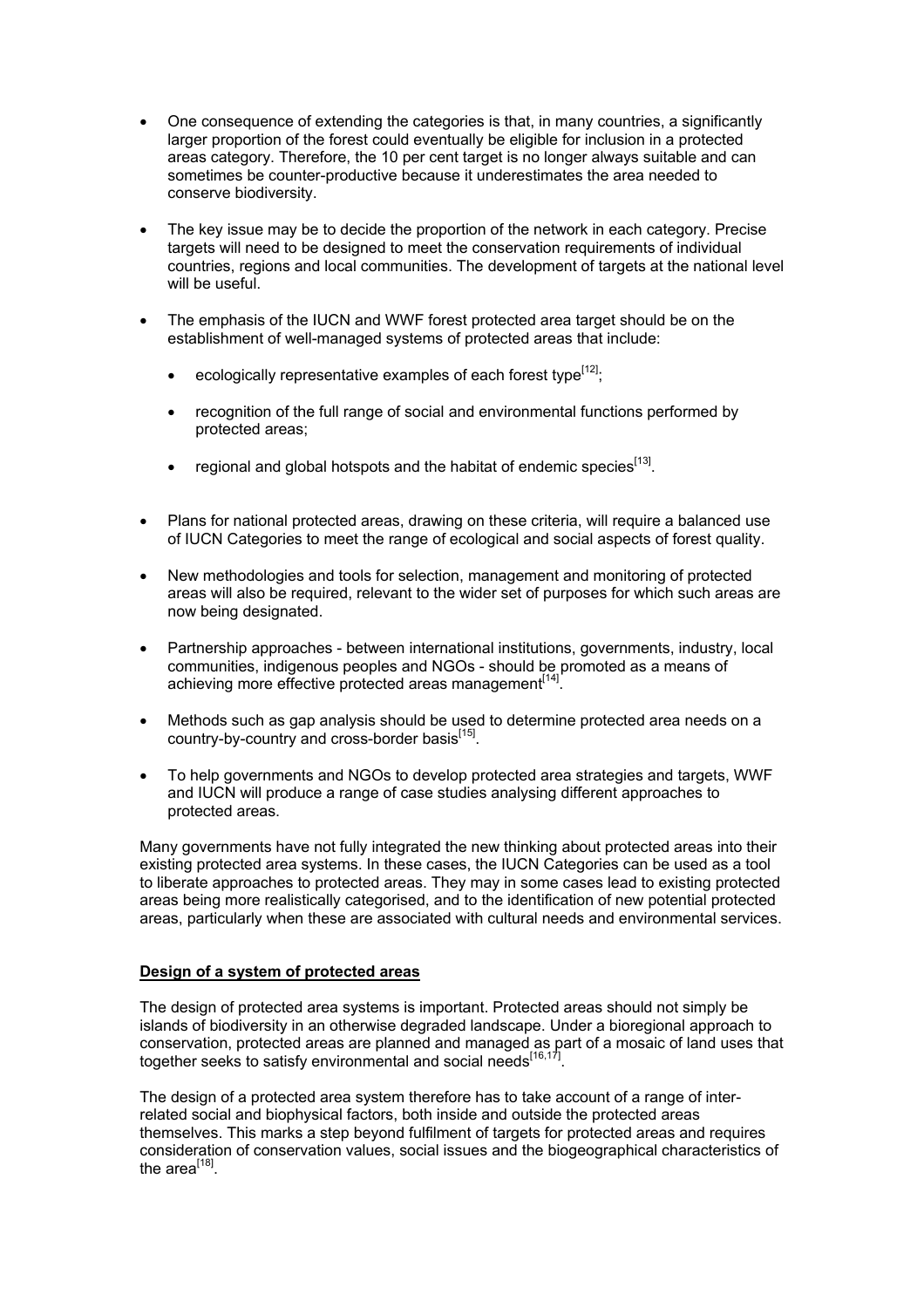## *Conservation values:*

- ecosystems;
- species;
- intraspecific genetic variation;
- environmental services;
- natural processes.

#### *Social issues:*

- land-use patterns inside and outside protected areas;
- land user groups and institutions;
- local peoples livelihood requirements;
- local patterns of access to resources;
- previous land-use in the protected area;
- role of people in biodiversity conservation and management<sup>[19]</sup>;
- human population trends (demographic and migration patterns) within and near the area;
- cultural aspects of human populations within or near the area;
- equity issues;
- existing pressures on protected areas;
- likely future threats to the protected area and surrounding landscape;
- likely visitor pressure, etc.

#### *Biogeographical characteristics:*

- size;
- shape;
- integrity/quality;
- topography.
- quality of the resource, etc.

These factors have to be integrated in the wider biogeographical context through, for example:

- links to other protected areas through corridors, migration pathways etc;
- opportunities for conservation of biodiversity outside protected areas;
- opportunities for habitat restoration;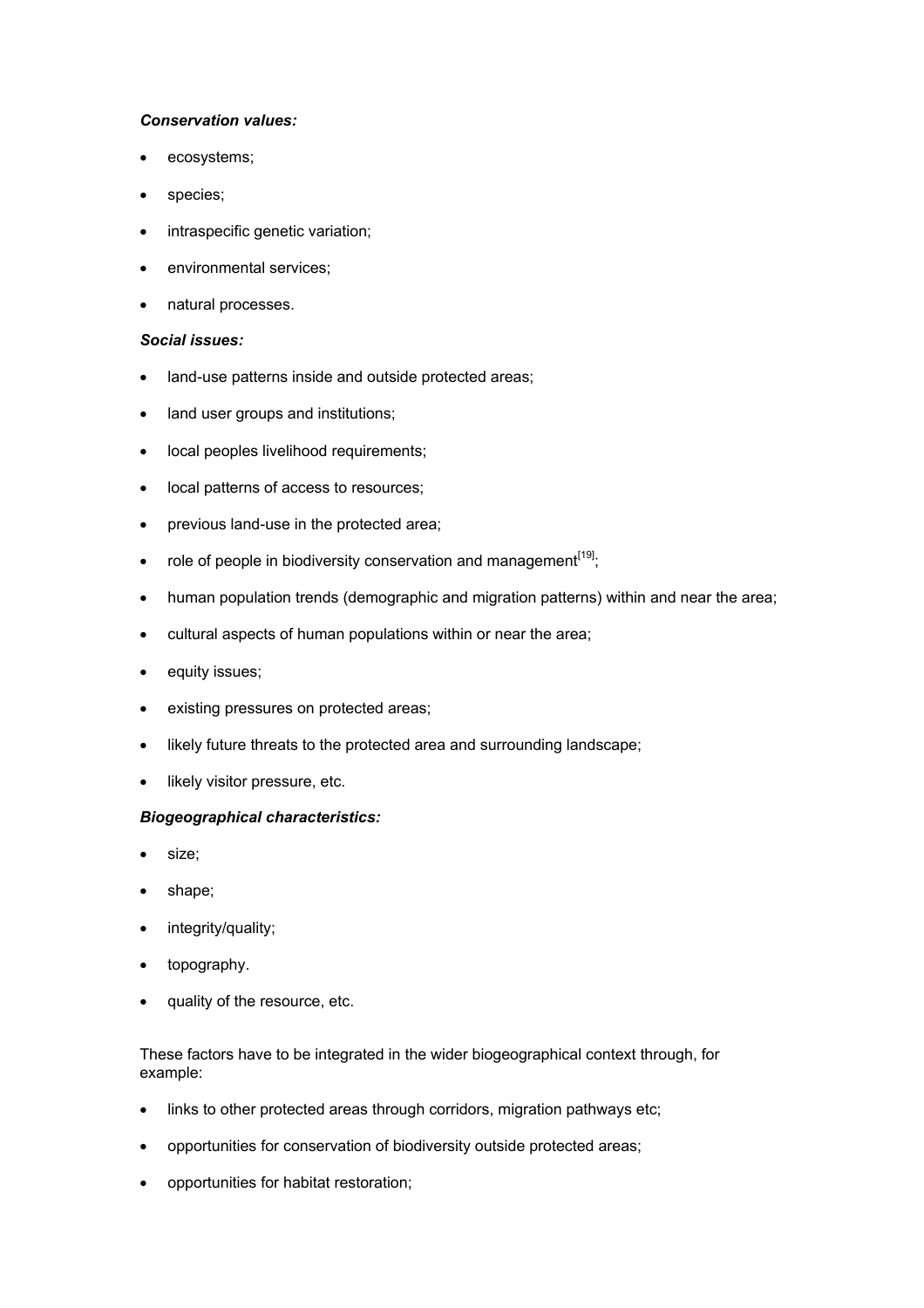$\bullet$  likely impacts of climate change on landscape and biodiversity<sup>[20]</sup>.

The minimum useful size for *total* ecosystem or habitat protection is usually determined by the needs of macrofauna, such as bears and large cats. In general, the greater the integrity of the ecosystem, the larger the minimum area needed for protection. Nonetheless, small reserves can be important for *partial* ecosystem protection, such as protection of certain plant or animal communities or micro-habitats, or from a cultural or landscape perspective. In addition, many ecosystem services can be preserved through the creation of a mosaic of different protected area types.

The location of the reserve is also important, particularly with respect to maintaining habitat for migratory species, or if reserves are connected by corridors, located in buffer zones or in isolated situations such as islands and mountain-tops.

A further factor can be the presence of several different categories within a single area, such as a core area of strict reserve status (say, Category IA or II) surrounded by a landscape area (V) or an extractive reserve (VI). The UNESCO Biosphere Reserves concept is based on this principle<sup>[21]</sup>.

## **Conclusions and recommendations**

- Protected areas should never be viewed in isolation, but should be integrated into the wider landscape through approaches such as bioregional planning.
- ln many cases some relatively large protected areas will be needed to maintain ecosystem function. Therefore, national protected area strategies will probably need to specify that a minimum proportion of the protected area network is included in large areas.
- For monitoring processes, all forest protected areas should be recorded, regardless of size.

## **Management of Protected Areas**

Good management is an essential element in the success of a protected area. In addition to, and partly in consequence of, changing aims and definitions, there have also been some major changes in the management of protected areas. New approaches are being developed and some traditional designations are being reconsidered. These changes occur at two levels:

- institutional arrangements for the protected area;
- approaches to management of the protected area.

The management agency responsible for protected areas is in some countries gradually developing from a centralised, mostly governmental, control to a more pluralistic approach to both planning and management. Conversely, some protected areas are now controlled by agreements between several governments. (Note that authority is not necessarily the same as ownership.) Although strict distinctions are often impossible, a variety of different types of control are outlined in Table 1 below.

## **Table 1: Types of Authority within Protected Areas**

- *Transnational protected area*: Tatra Mountains National Park, owned and managed by Poland and Slovakia.
- *National protected area linked to international designations*: Sian Kahn Biosphere Reserve in Yucatan, Mexico. Core area owned by the Mexican government and linked to the UNESCO Man and the Biosphere programme.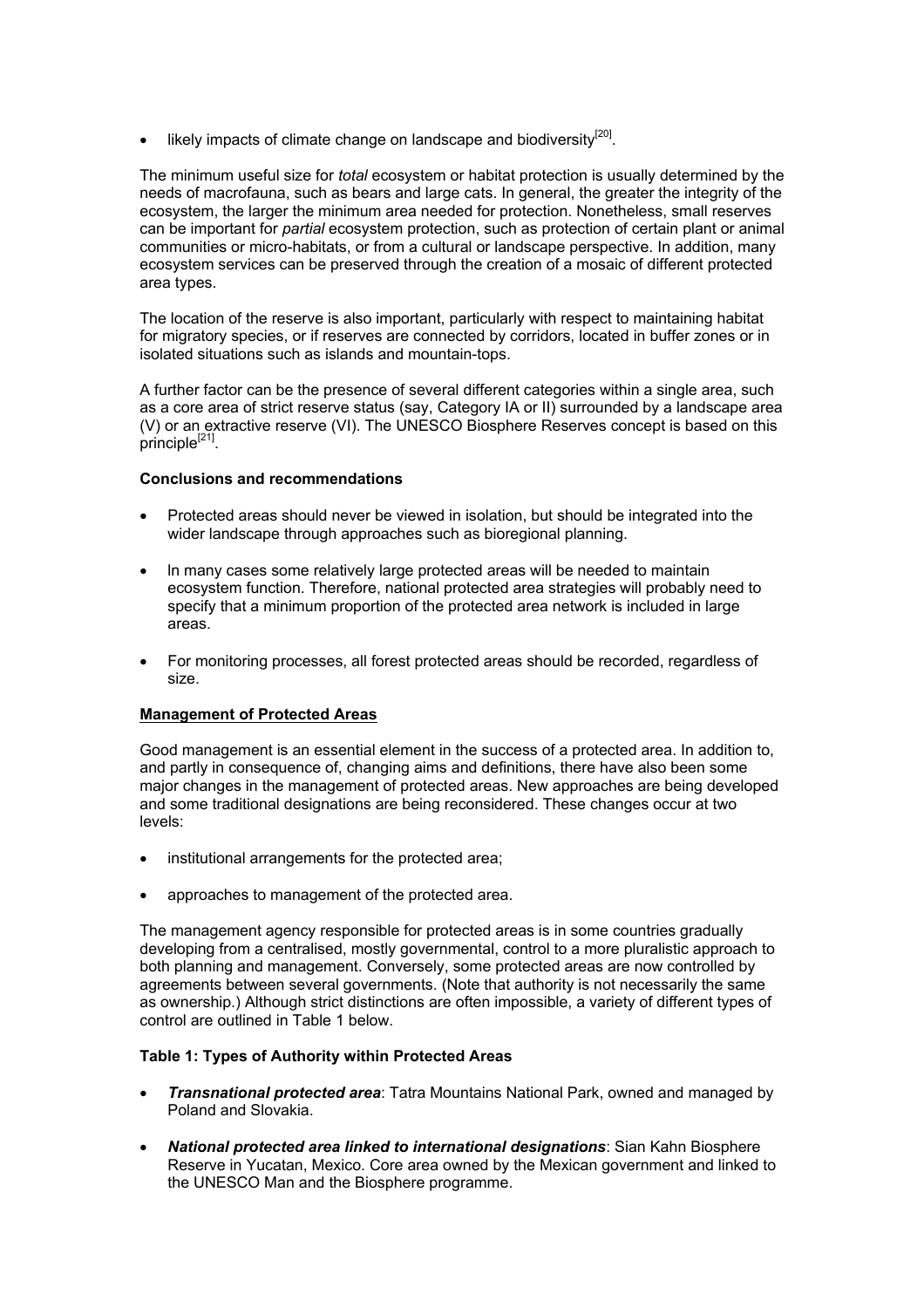- *National protected area linked to national legislation*: Rajiv Gandhi National Park and other similar protected areas in India. Governed by the Wildlife Protection Act.
- *Private protected area linked to industry*: Several reserves on forest industry land in Sweden and Finland. Old-growth areas in production forest.
- *Private or community protected area linked to religious group or interest*: Religious forests in otherwise heavily modified landscapes in Nepal. Provide refugia for species that might otherwise become extinct.
- **Other types of privately protected area:** In South Africa, the area of private reserves exceeds that controlled by the state.
- *Indigenous Reserves*: Several reserves in the Amazon region of Brazil are specifically linked to indigenous groups.
- *Community protected area: local community*: Sacred groves in Ghana balance conservation, spiritual and other human needs.
- *Non-governmental organisations*: The Woodland Trust in the UK owns several hundred woodlands ranging from 400 ha to less than one hectare.

In addition, new approaches to day-to-day management are being adopted. These recognise that the automatic exclusion of people from protected areas not only creates conflict<sup>[22]</sup> but can sometimes destroy the very qualities that stimulated creation of the protected areas in the first place<sup>[23]</sup>. In particular, top-down approaches, where management decisions are taken by an individual, a single agency or a remote government department, are gradually being replaced by a variety of new methods.

The recent policy statement from WWF regarding indigenous peoples and protected areas<sup>[24]</sup>. and the 1996 World Conservation Congress resolution on indigenous peoples and protected areas, are both important manifestations of this new thinking.

In a recent publication, IUCN encourages protected area agencies to consider relinquishing control over the management process to the stakeholders concerned, in effect moving downwards along the continuum below<sup>[25]</sup>.

#### **Increasing local control**

- actively consulting
- seeking consensus
- negotiating
- sharing authority
- transferring authority

There are also an increasing number of examples where protected areas are being developed in reverse - from the ground up - and being initiated by local people and indigenous groups rather than being imposed from above. For example, indigenous groups in Honduras and Bolivia have recently self-declared national parks without reference to their central governments, and those in Canada and Australia have taken the initiative in proposing the establishment of such areas.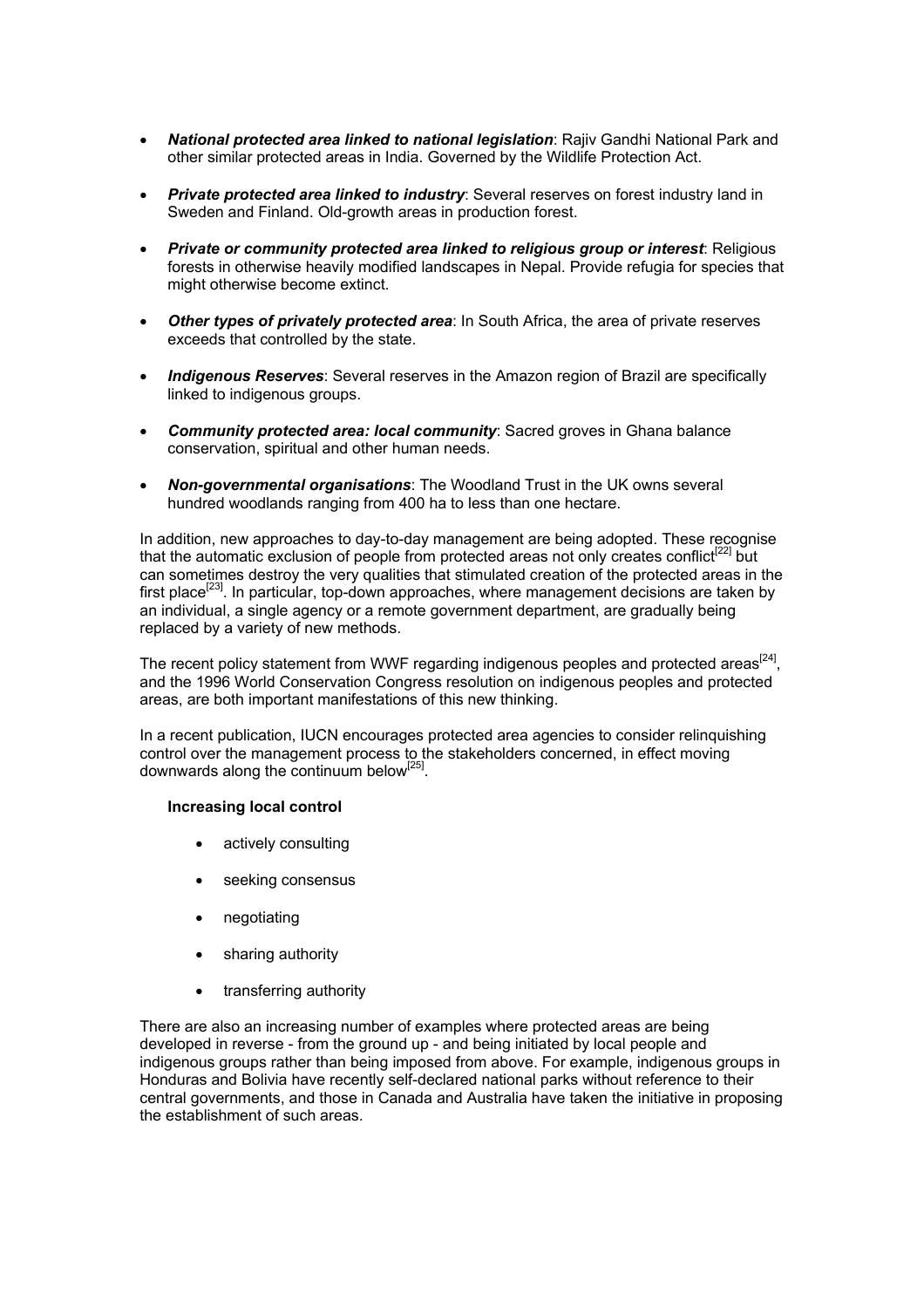The relationship between ownership and choice of management structure is complex. For example, there is no simple correlation between size of protected area and degree of local participation. An important new element in protected area management is the increased number of *options* for control and management.

A plurality of approaches to protected areas is, on the whole likely to be beneficial. However, it does raise important questions about the long term security of a protected area network; for example without legal status there is little to stop a company or an indigenous group from changing its mind about protecting an area of forest if economic conditions or other factors change. (Of course, this is also true of governments, and de-gazetting of protected areas can and does take place.) New approaches to the management, security and assessment of nongovernmental protected areas will need to be developed.

#### **Conclusions and recommendations**

- Approaches to protected areas should be expanded to include a wider range of management agencies and systems, providing that these also include adequate provision for long-term protection.
- To monitor implementation of protected area strategies, guidelines (criteria and indicators) for managing, recording assessing and ensuring the security of the new protected area types may be needed by both governmental and non-governmental interests.
- In general, wherever local communities wish, a partnership approach to protected areas management should be adopted.

Continuing conflicts about the designation and management of protected areas - and the frequency with which they are degraded - shows that there is an urgent need to develop and refine new approaches towards protected areas. Although many successful examples of protected areas exist, there is a continuing need to develop and apply general principles from these. Such a process should include:

- use of case studies of successful and unsuccessful protected areas for each category to identify approaches that are likely to be effective;
- development of techniques, approaches and new partnerships that foster ecological protection;
- recognition of the opportunities and challenges presented by more varied approaches to control and management of protected areas.

## **Assessment and Verification of Protected Areas**

Once a protected area has been designed and managed, it is important to be able to assess how well protection plans are working out in practice. This represents an important stage beyond setting targets and deciding on management approaches. It involves both assessments of individual protected areas and, as a result, an analysis of the effectiveness of a national or regional protected area strategy, followed by modifications if necessary.

At present, many protected areas are protected in name only, and in these cases there is little point in spending time expanding the network without first addressing questions of implementation. In some cases, there may be opportunity costs in expanding the size or number of protected areas, because conservation resources will have to be spread more thinly, with a consequent decline in the intensity and quality of management.

There may be cases where it is more important to *optimise* the location and size of components of the protected areas system rather than automatically trying to *maximise* the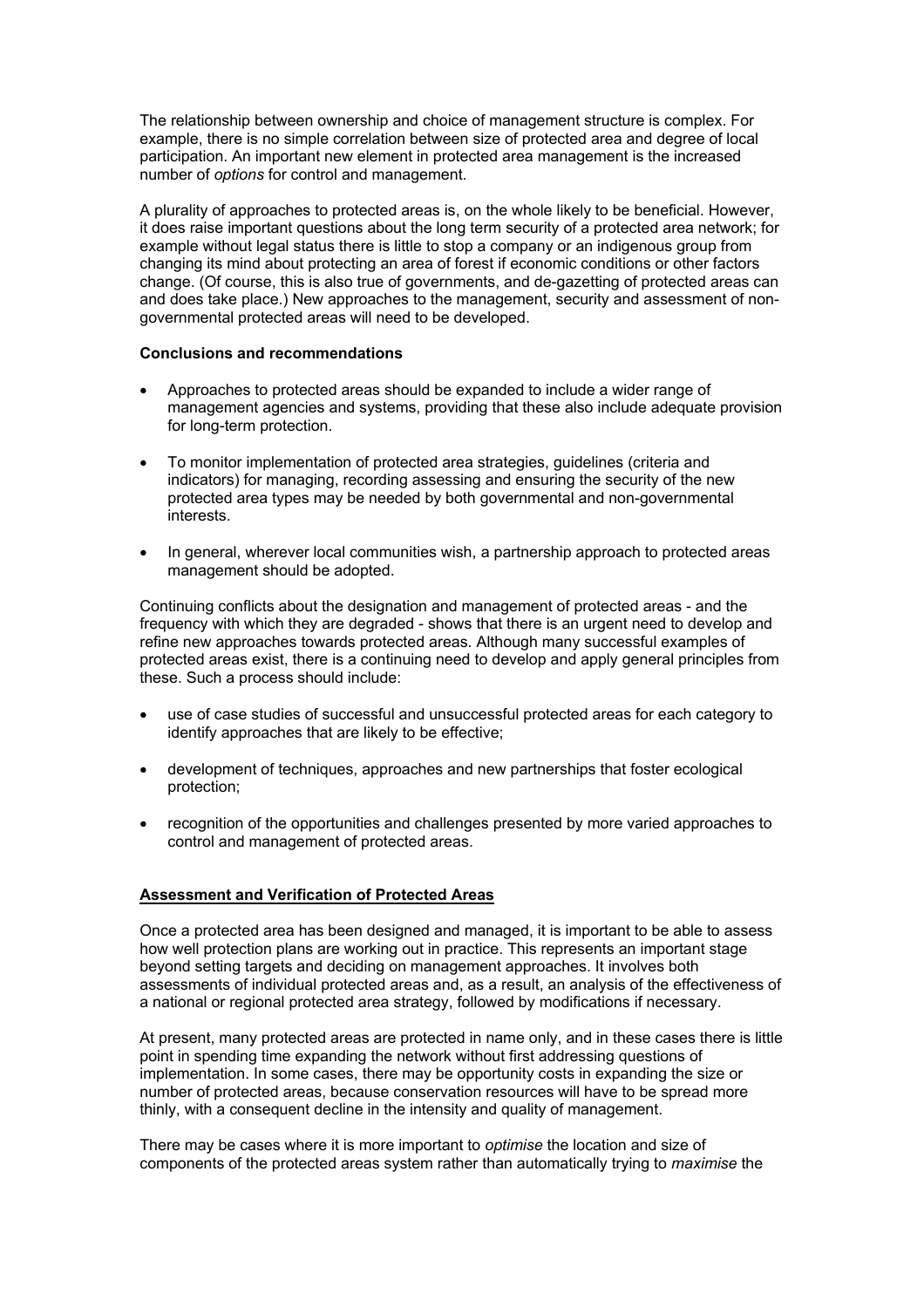network<sup>[27]</sup>. Policy-makers charged with decisions about designation and management of protected areas need reliable information about their effectiveness.

The question of assessment and verification of protected areas is therefore also important, and must in the future be addressed by a range of institutions. At present, the IUCN Categories are assigned according to the *objectives* of management, but conservation organisations are equally concerned with the *effectiveness* of this management. A system of assessing the effectiveness of implementation of protected areas is needed<sup>[28]</sup>, and some agencies have already started this process<sup>[29]</sup>. One option is that individual governments and other managing authorities should have the responsibility for assessing their protected areas system<sup>[30]</sup>. An alternative could be an international system, under the auspices of an existing vehicle such as the Convention on Biological Diversity or the World Heritage Convention[31], or possibly through a new body. A third option would be to design monitoring and evaluation systems that are suitable for national authorities, and to target checking at an international level at whether these processes and procedures are in place.

In the case of forest protected areas, existing certification systems may provide information about a proportion of sites or particular Categories. For example, the system of forest certification developed by the Forest Stewardship Council (FSC) might be appropriate for use in some Category V or VI protected areas. There are (albeit inexact) parallels between the IUCN Categories of protected areas and the *FSC Principles and Criteria* of good forest management. However, there are also some notable differences between assessing protected areas and forest management; notably that in the former case there are fewer opportunities for the use of consumer or corporate pressure as a means of encouragement.

#### **Conclusions and recommendations**

- Quality of protected areas is as important perhaps more important than the total area theoretically under protection.
- Currently, many protected areas are failing to fulfil their designated aims as a result of mismanagement, encroachment etc.
- An international system of assessment and verification of the effectiveness of protected areas is needed to help intergovernmental bodies, governments and others to judge the effectiveness of conservation strategies.
- Any assessment system must be democratic and fully participatory at a local level. It could work with an existing institution or through its own dedicated organisation.
- Assessment is needed at varying levels, including:
	- projects with protected areas;
	- individual protected areas:
	- national protected area systems;
	- international protected area systems; and
	- local, national and international institutions responsible for protected areas.
- Planning for an assessment system should include analysis of the potential of existing certification systems.
- Any system of assessment or verification of protected areas, or their systems, should include analysis of, at least:
	- institutional capacity;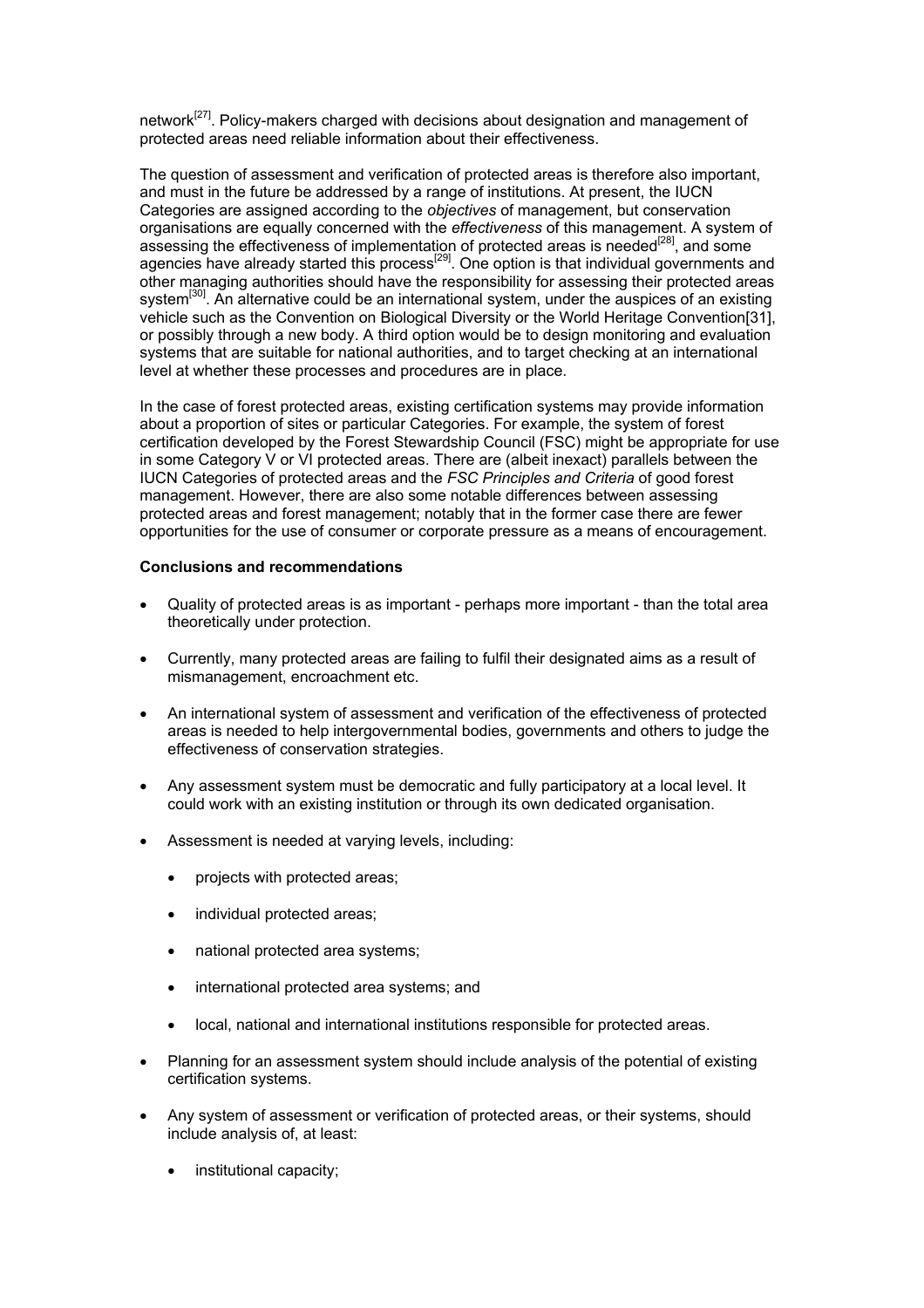- biological effectiveness;
- social effectiveness (benefits obtained or social systems involved);
- financial sustainability; and
- legal status.
- Any assessment system must be sensitive to issues of national sovereignty and the rights of local and indigenous peoples, and is only likely to be effective if it has the support and involvement of local and indigenous peoples and local protected area officials. Local knowledge and perceptions should be incorporated into the assessment systems Assessment of a protected area can only be effective if it is accepted and welcomed by the organisations and individuals involved.
- To provide background information relevant to assessment and verification, several studies are needed:
- an assessment of the effectiveness of existing protected areas in terms of meeting stated objectives of biodiversity conservation, cultural heritage etc;
- development of methodologies for assessment and verification;
- identification of the most suitable institutional arrangements to carry out or coordinate assessment;
- development of case studies.

There are major opportunities for WWF, IUCN and The World Conservation Monitoring Centre to work together in further developing these ideas.

#### **Acknowledgements**

The text of the discussion paper has been prepared by Nigel Dudley and Sue Stolton of EQU!L!BR!UM Consultants, in active collaboration with Don Gilmour, Jean-Paul Jeanrenaud, Adrian Phillips and Pedro Rosabal. In addition, the process of research and writing has been guided by two workshops, taking place in London and Geneva. We are very grateful to the participants, many of whom have also commented on the text, including: Marcus Colchester, Michael Green, Sally Jeanrenaud, Gonzalo Oviedo, Andrea Finger-Stich, Paul Sochaczewski, Francis Sullivan and Niall Watson. An earlier first draft has also benefited from comments from Sultana Bashir, Dominick DellaSala, Bill Jackson, Damien Oetli, Kishore Rao, Martha Rojas, Jeff Sayer, Gordon Shepherd, Arnold van Kreveld and from Wendy Yapp and others at WWF Malaysia.

Despite the assistance, any remaining omissions and mistakes are our own responsibility.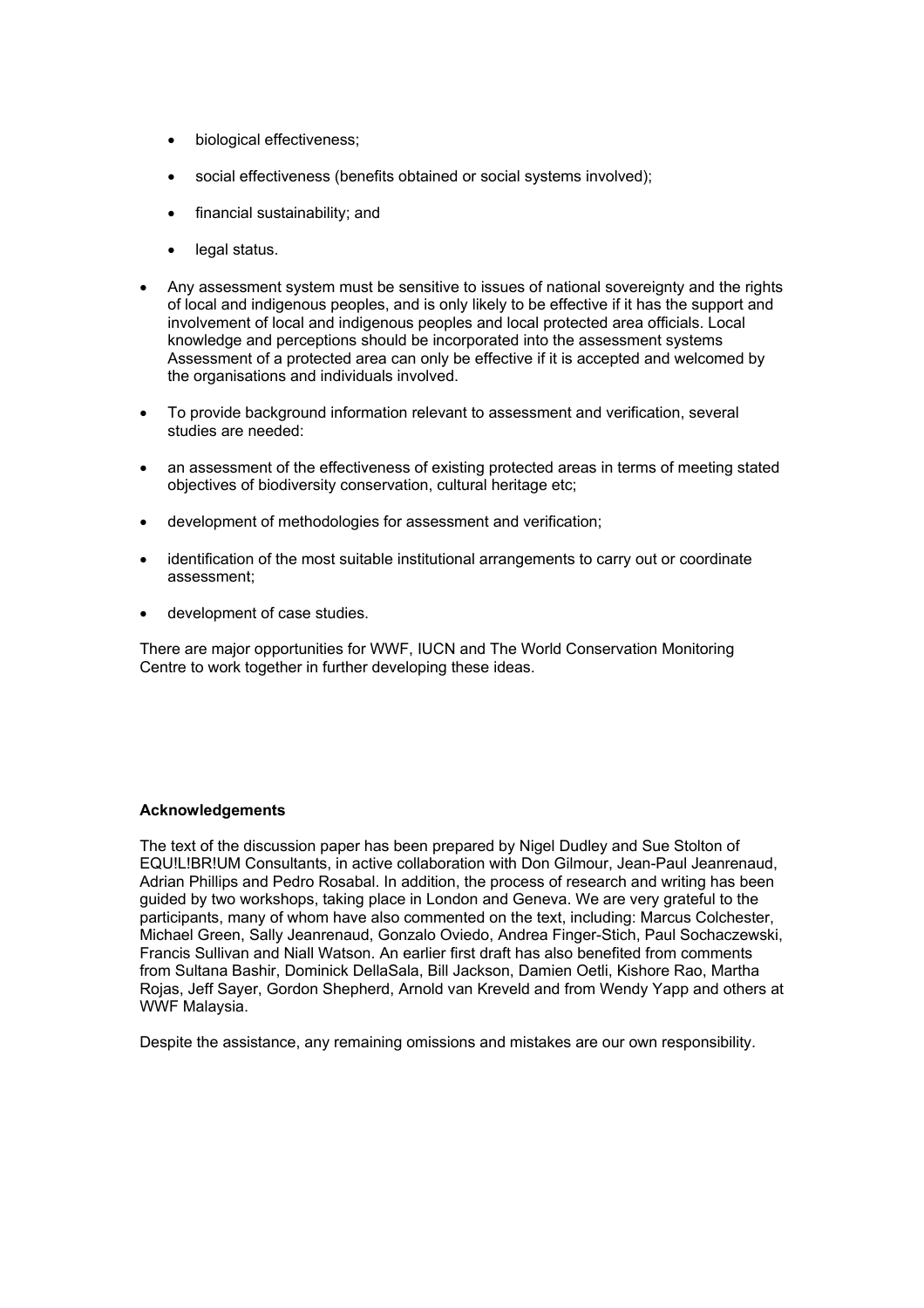### **Further reading**

IUCN (1994); 1993 United Nations List of National Parks and Protected Areas, IUCN, Gland

McNeely, Jeffrey A (1993); Parks for Life: Report of the Fourth World Congress on National Parks and Protected Areas, IUCN, Gland

Phillips, A and J Harrison (1997); International standards in establishing national parks and other protected areas, Journal of the George Wright Society 14 (2), 29-38

#### **References and notes**

1) IUCN, CNPPA and WCMC (1994); Guidelines for Protected Area Management Categories, Gland, Switzerland

2) Formerly Commission on National Parks and Protected Areas (CNPPA).

3) *op cit* ref 1

4) Colchester, Marcus (1994); Salvaging Nature: Indigenous Peoples, Protected Areas and Biodiversity Conservation, Discussion Paper 55, United Nations Research Institute for Social Development, World Rainforest Movement and WWF

5) Ceballos-Lascurin, Hector (1996); Tourism, ecotourism and protected areas, IUCN, Gland, Switzerland

6) Murrieta, Julio Ruiz and Rafael Pinzn Rueda (1995); Extractive Reserves, IUCN, Gland, **Switzerland** 

7) Dudley, Nigel, Don Gilmour and Jean-Paul Jeanrenaud [editors] (1996); Forests for Life: The WWF/IUCN Forest Policy Book, WWF and IUCN, Gland, Switzerland

8) CNPPA (1994); Parks for Life: Action for Protected Areas in Europe, Workshop III.8, IUCN, Gland, Switzerland

9) Halladay, Patricia and D A Gilmour [editors] (1995); Conserving Biodiversity Outside Protected Areas: The role of traditional agro-ecosystems, IUCN, AMA-Andaluca and Centro de Investigacin F. Gonzlez-Bernldez

10) Including representation of species and genetic resources.

11) *op cit* ref 1

12) Noss, R (1995); Maintaining Ecological Integrity in Representative Reserve Networks, WWF Canada and WWF US, Toronto and Washington DC

13) See, for example, Olson, David and Eric Dinerstein (1996); The Global 200: Key Ecoregions for Saving Life on Earth, World Wildlife Fund US, Washington DC

14) Western, David, R Michael Wright and Shirley C Strum [editors] (1994); Natural Connections: Perspectives in community-based conservation, Island Press, Washington DC

15) Iacobelli, T, K Kavanagh and S Rowe (1994); A Protected Areas Gap Analysis Methodology: Planning for the Conservation of Biodiversity, World Wildlife Fund Canada, Toronto

16) Miller, Kenton R (1996); Balancing the Scales: Guidelines for Increasing Biodiversity's Chances Through Bioregional Development, World Resources Institute, Washington DC